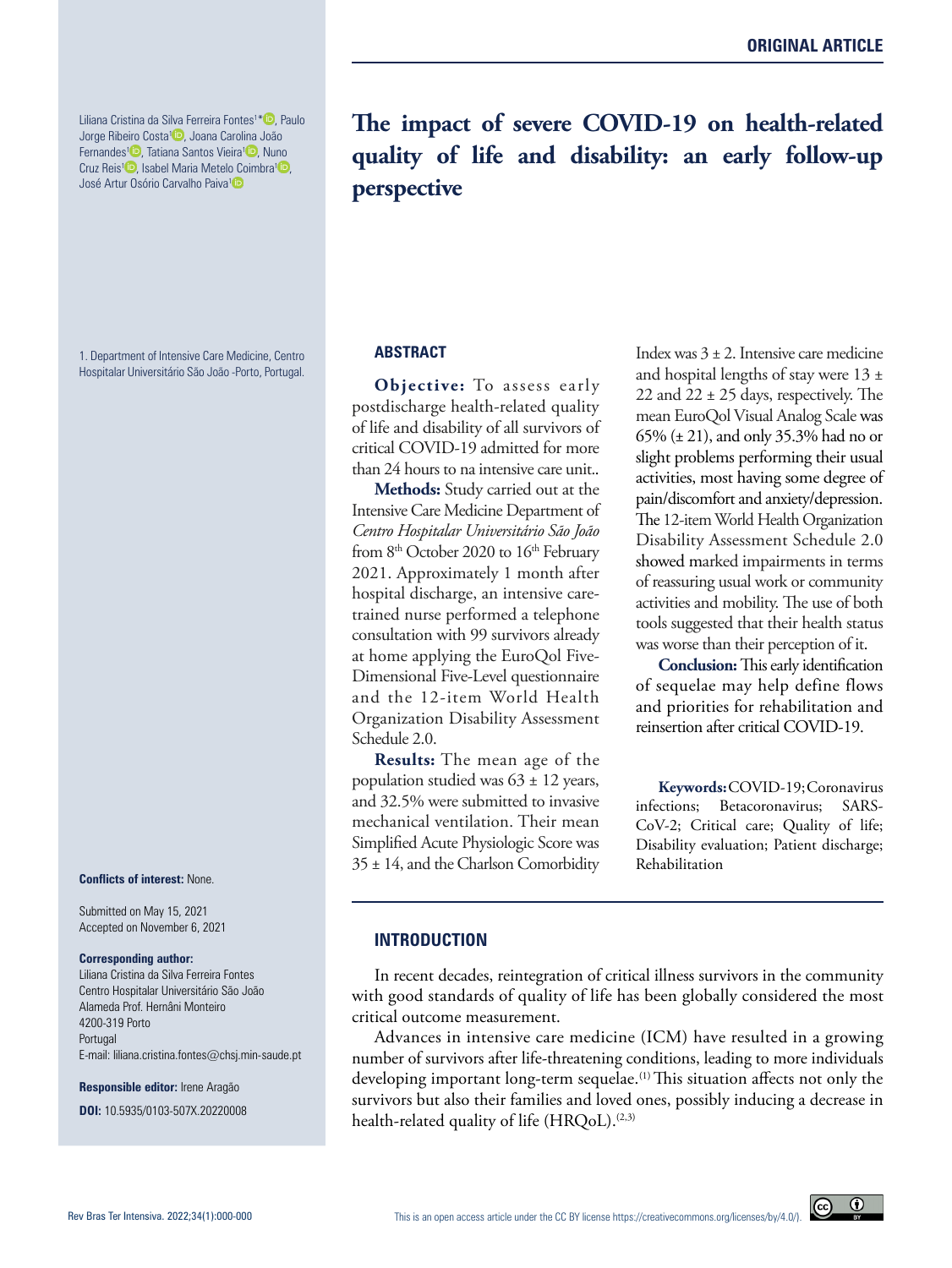In 2010, "the Society of Critical Care Medicine coined the term Post Intensive Care Syndrome (PICS) to describe new and persistent declines in physical, cognitive, and mental health functioning that follow an ICU stay and for which other causes, such as traumatic brain injury (TBI) or cerebrovascular accident (CVA), have been excluded".<sup>(4)</sup>

Although no consensus is available concerning the optimal timing to start a follow-up program, the sooner patients at risk of or with post-intensive care syndrome (PICS) can be identified, the better the rehabilitation and reintegration processes can be maximized.<sup>(5)</sup> Additionally, the National Institute for Health and Care Excellence (NICE) guidelines advocate a program that follows the patient in all disease phases, defending the advantages of the early detection and referencing of their needs.<sup>(6)</sup>

Coronavirus disease 2019 (COVID-19) survivors of critical illness are potential candidates to develop PICS, possibly related to the characteristics of the disease itself or the type of intensive care treatment needed – e.g., deep sedation and long length of stay (LOS) – which may negatively influence their quality of life. $(7,8)$ 

In Portugal, after a first wave of COVID-19 in March and April 2020, a devastating second wave occurred, starting in October 2020. The response to the overwhelming first wave allowed our Department of ICM to use the learning curve to better respond to the second wave – namely, by structuring a specific follow-up process after the hospital discharge of critical COVID-19 patients. The follow-up process included a nursing phone consultation approximately 1 month after hospital discharge and a medical consultation three, six and twelve months later, with the establishment of referrals and facilitators to other consultations—namely, rehabilitation, psychiatry and urology.

This study aimed to assess, approximately 1 month after hospital discharge, HRQoL and the health and disability of each patient survivor of severe COVID-19 admitted to our Department of ICM with a LOS > 24 hours and discharged home.

# **METHODS**

This descriptive retrospective study included all COVID-19 survivors admitted to the Department of ICM of *Centro Hospitalar Universitário São João* (CHUSJ) after 8 October 2020, with an effective hospital discharge until 1<sup>st</sup> March 2021 and with an intensive care stay greater than 24 hours. This project was approved by the Ethics Committee of CHUSJ (authorization number 271/21).

The inclusion criteria were adult patients admitted to the Department of ICM because of severe acute respiratory syndrome coronavirus 2 (SARS-CoV-2) infection for a period longer than 24 hours between October 8, 2020 and February 16, 2021 and discharged from the hospital until 1st March 2021.

The exclusion criteria were as follows: a LOS in the Department of ICM of less than 24 hours and discharge to be admitted to social support institutions or to other hospitals, either public or private.

In the first month after hospital discharge, an intensive care-trained nurse performed a telephone consultation with all survivors to assess HRQoL and health and disability. All consultations were performed by the same nurse, with long-term experience in intensive care follow-up, using the same scales and following the application instructions such as the Portuguese versions validated by original authors, counseling and managing problems in collaboration with the multidisciplinary team of Department of ICM follow-up.

To evaluate HRQoL and health and disability, we applied a widely used tool to evaluate the self-perception of survivors, such as EuroQol Five-Dimensional Five-Level questionnaire (EQ-5D-5L) and the 12-item World Health Organization Disability Assessment Schedule 2.0 (WHODAS 2.0),<sup> $(9,10)$ </sup> which assesses the health status and disability, developed by the World Health Organization (WHO).

The EQ-5D-5L and the EuroQol Visual Analog Scale  $(EQ-VAS)$  were applied to assess quality of life, $(11)$  and the 12 items WHODAS 2.0<sup>(12,13)</sup> was used to measure health and disability.

Each question of 12 items WHODAS 2.0 is pooled into one of six different domains of disability evaluation as described by Federici et al.,  $(14)$  "A 12-item version consisting of two items from each domain (Understanding and communicating, Items 3 and 6; Getting around, Items 1 and 7; Self-care, Items 8 and 9; Getting Along with People, Items 10 and 11; Life activities, Items 2 and 12; Participation in society, Items 4 and 5)". 12 items WHODAS 2.0 allows a more objective assessment of disability.

Telephone contact was performed between 13<sup>th</sup> November 2020 and 1<sup>st</sup> March 2021. The conversation was performed with the patient, either directly or, if this was impossible, with the next of kin serving as an intermediate of the patient's responses. Only in 12 cases (12.1%) did the next of kin serve as an intermediate of the patient's responses. The information collected in the telephone nursing consultation was recorded in the patient's electronic clinical file in the informatics system used in the department (B-ICU.CARE©). An Excel file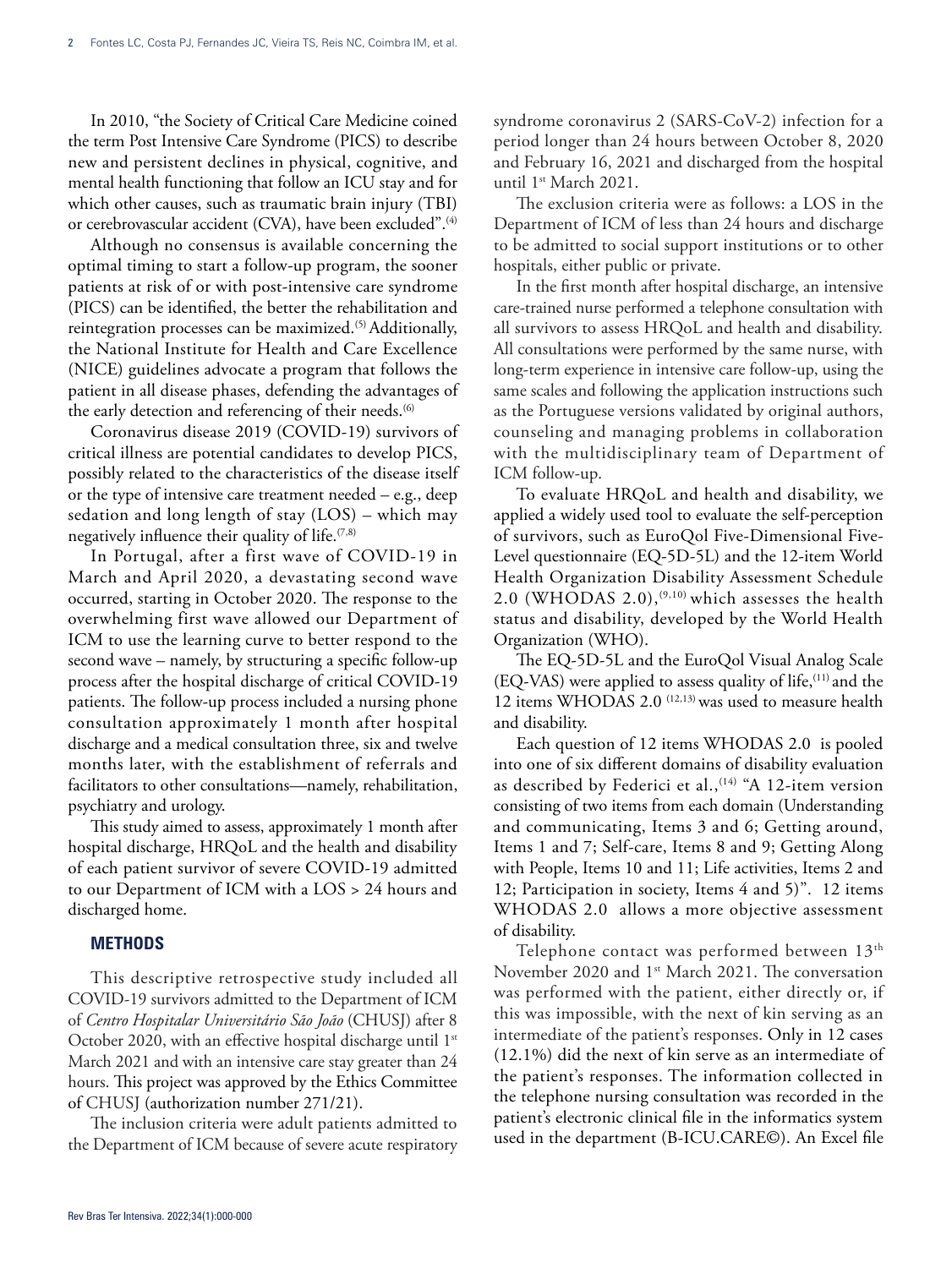was used by the research team to facilitate the statistical analysis. All the patients evaluated were later reassessed in a medical consultation, and this phone nurse assessment prioritized the scheduling of that consultation.

# **RESULTS**

A total of 194 critically ill COVID-19 patients were admitted between 8<sup>th</sup> October 2020 and 16<sup>th</sup> February 2021. Among the 126 hospital survivors who were discharged from our hospital until 1<sup>st</sup> March 2021, 111 were discharged home. Ninety-nine survivors were enrolled in this study. The reason for the noninclusion of the other 12 patients is presented in figure 1, and their demographic and clinical characteristics are detailed in table 1.



**Figure 1 -** Diagram of COVID-19 critical care patients selected for the study. ICM - intensive care medicine; LOS - length of stay; CHUSJ - *Centro Hospitalar Universitário São João*.

EuroQol measurements of the health status using the EQ-5D-5L are shown in table 2. In summary, the five dimensions assessed were as follows: mobility (most of our population reported no problems walking, with 38.4%, or slight problems, with 34.3%); self-care (the majority – 63.7% – reported no problems washing or

#### **Table 1 -** Characteristics of second wave critical COVID-19 survivors

| Total number of nursing telephone consultations                         | 99 (100)    |
|-------------------------------------------------------------------------|-------------|
| Men                                                                     | 63 (63.6)   |
| Age (years)                                                             | $63 \pm 12$ |
| Number of patients aged < 60 years                                      | 34 (34.3)   |
| Days between hospital discharge and nurse telephone contact             | $20 \pm 7$  |
| Days from COVID-19 symptoms onset and telephone nursing<br>consultation | $53 \pm 21$ |
| <b>Charlson Comorbidity Index</b>                                       | $3 \pm 2$   |
| <b>SAPS II</b>                                                          | $35 \pm 14$ |
| TISS <sub>28</sub>                                                      | $32 \pm 7$  |
| ICM LOS (days)                                                          | $13 \pm 22$ |
| Hospital LOS (days)                                                     | $72 \pm 75$ |
| Patients supported with IMV                                             | 32 (32.3)   |
| Patients supported on NIV or HFNC not supported with IMV                | 63 (63.6)   |
| Patients on FCMO                                                        | w3(3)       |
| Duration of IMV                                                         | $24 \pm 23$ |
| <b>Duration NIV</b>                                                     | $4 \pm 3$   |
| Duration of HFNC                                                        | $5 \pm 5$   |
| Duration of FCMO                                                        | $21 \pm 17$ |

SAPS - Simplified Acute Physiologic Score; TISS- therapeutic intervention scoring system; ICM - intensive care medicine; LOS - length of stay; IMV - invasive mechanical ventilation; NIV - noninvasive mechanical ventilation; HFNC - high flow nasal cannula; ECMO - extracorporeal membrane oxygenation. The results are expressed as  $n$  (%) or mean  $\pm$  standard deviation.

dressing themselves); usual activities (22.2% reported no problems performing their usual activities; 25.3% had moderate problems, and 30.3% could not perform those actions); pain/discomfort (43.4% reported no pain or discomfort); anxiety/depression (35.4% reported no anxiety or depression, and 32.3% reported slight anxiety or depression).

The response to the question "how good or bad your health is TODAY?" on a scale from 0 to 100 (EO-5D VAS) was a mean of  $65\%$  ( $\pm$  21).

The 12 items WHODAS 2.0 assess six domains of health and disability as described by Federici et al.,<sup>(14)</sup> and the data regarding our population are expressed in table 3. In summary, the different domains were as follows:

Domain 1 (cognition): 72.8% did not have the opportunity to learn a new task, and 85.9% had no difficulties concentrating on a task for ten minutes.

Domain 2 (mobility): 39.5% of the survivors had no difficulty standing for periods of 30 minutes, while 24.2% had extreme difficulty or could not perform this task. When asked about walking for a kilometer or equivalent distance, 57.6% classified it as difficult, extremely difficult or impossible.

Domain 3 (self-care): 59.7% of the patients had no difficulty washing themselves, and 58.6% had no difficulty getting dressed.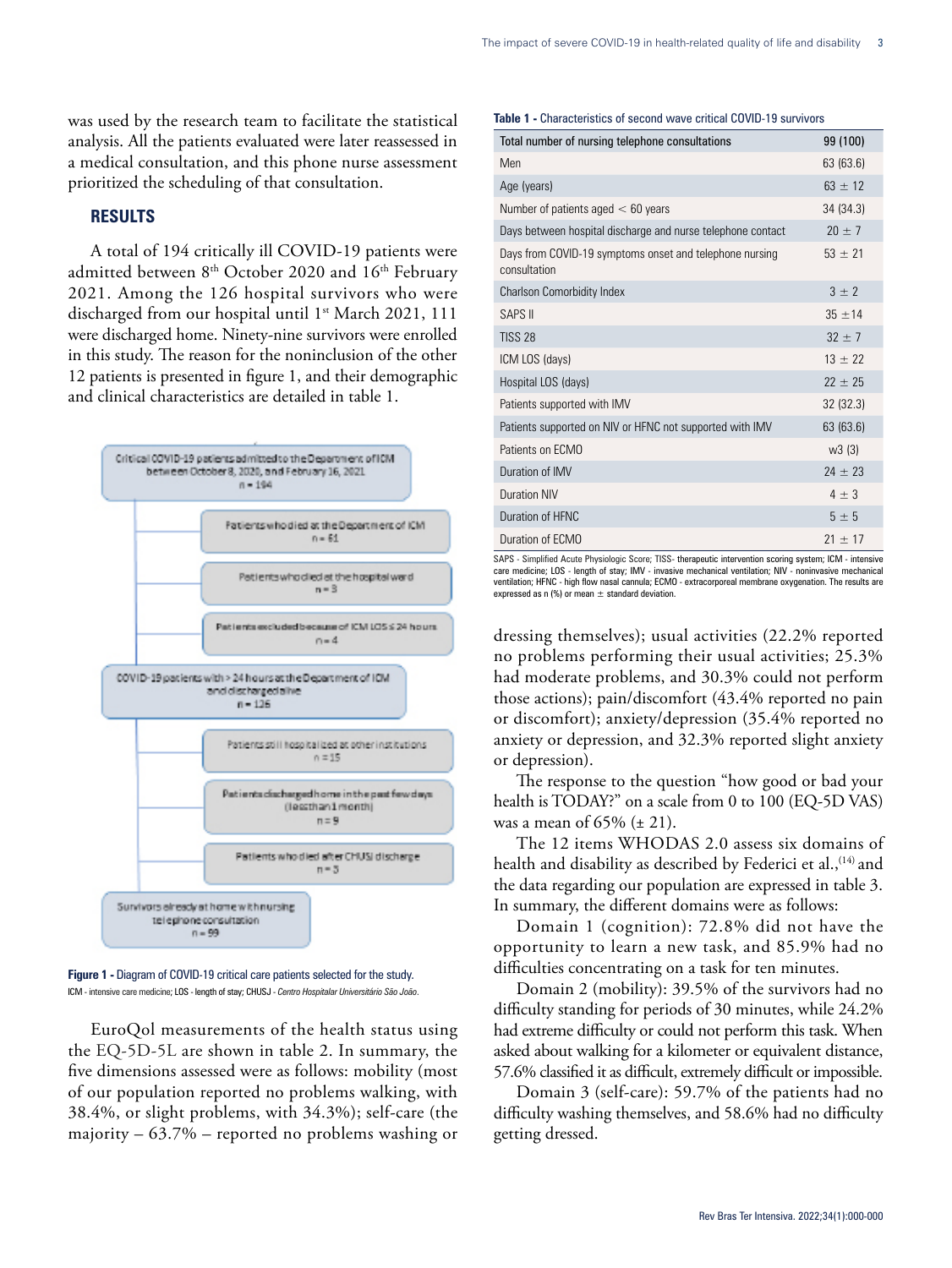| <b>Dimension</b>    | Level                                               | n (%)     |
|---------------------|-----------------------------------------------------|-----------|
| Mobility            | I have no problems in walking about                 | 38 (38.4) |
|                     | I have slight problems in walking about             | 34 (34.3) |
|                     | I have moderate problems in walking about           | 18 (18.2) |
|                     | I have severe problems in walking about             | 7(7.1)    |
|                     | I am unable to walk about                           | 2(2.0)    |
| Self-care           | I have no problems washing or dressing myself       | 63 (63.7) |
|                     | I have slight problems washing or dressing myself   | 13(13.1)  |
|                     | I have moderate problems washing or dressing myself | 13(13.1)  |
|                     | I have severe problems washing or dressing myself   | 4(4.0)    |
|                     | I am unable to wash or dress myself                 | 6(6.1)    |
| Usual               | I have no problems doing my usual activities        | 22 (22.2) |
| activities          | I have slight problems doing my usual activities    | 13(13.1)  |
|                     | I have moderate problems doing my usual activities  | 25(25.3)  |
|                     | I have severe problems doing my usual activities    | 9(9.1)    |
|                     | I am unable to do my usual activities               | 30(30.3)  |
| Pain/<br>discomfort | I have no pain or discomfort                        | 43 (43.4) |
|                     | I have slight pain or discomfort                    | 31(31.4)  |
|                     | I have moderate pain or discomfort                  | 22 (22.2) |
|                     | I have severe pain or discomfort                    | 2(2.0)    |
|                     | I have extreme pain or discomfort                   | 1(1.0)    |
| Anxiety/            | I am not anxious or depressed                       | 35(35.4)  |
| depression          | I am slightly anxious or depressed                  | 32 (32.3) |
|                     | I am moderately anxious or depressed                | 23 (23.2) |
|                     | I am severely anxious or depressed                  | 2(2.0)    |
|                     | I am extremely anxious or depressed                 | 7(7.1)    |

**Table 2 -** EuroQol Five-Dimensional Five-Level questionnaire

Domain 4 (getting along): 76.7% reported no difficulty dealing with people they did not know, and 80.8% reported no difficulty maintaining a friendship.

Domain 5 (life activities): 33.2% had no difficulty taking care of household responsibilities, but 27.3% reported that this task was difficult or impossible. Regarding performing day-to-day activities in work/school, 35.4% reported extreme difficulty or cannot do, and 58.6% of the survivors could not respond because they were retired or unemployed at the time of hospital admission.

Domain 6 (participation): 57.6% stated that it was difficult, extremely difficult or impossible to join community activities, and 27.3% did not even try to return to those routines. When questioned about how much they had been emotionally affected by their health problems, 22.2% referred to moderate difficulty, 33.2% considered severe difficulty and 19.3% extreme difficulty.

Regarding work/job activities, 27 patients were still on sick leave (27.2%), seven (7.1%) returned to their jobs, 52 (52.5%)

## **Table 3 -** World Health Organization Disability Assessment Schedule 2.0 12 item

| <b>Domain</b>    | <b>Question</b>                                                        | <b>Difficulty</b>    | $n$ (%)          |
|------------------|------------------------------------------------------------------------|----------------------|------------------|
| Cognition        | S3 - Learning a new                                                    | None                 | 20 (20.2)        |
|                  | task, for example,<br>learning how to get to                           | Mild                 | 2(2.0)           |
|                  | a new place?                                                           | Moderate             | 2(2.0)           |
|                  |                                                                        | Severe               | 1(1.0)           |
|                  |                                                                        | Extreme or cannot do | 2(2.0)           |
|                  |                                                                        | NA*                  | 72 (72.8)        |
|                  | S6 - Concentrating on<br>doing something for<br>ten minutes?           | None                 | 85 (85.9)        |
|                  |                                                                        | Mild                 | 3(3.0)           |
|                  |                                                                        | Moderate             | 4 (4.0)          |
|                  |                                                                        | Severe               | 1(1.0)           |
|                  |                                                                        | Extreme or cannot do | 5(5.1)           |
|                  |                                                                        | $NA*$                | 1(1.0)           |
| Mobility         | S1 - Standing for long                                                 | None                 | 39 (39.5)        |
|                  | periods such as 30<br>minutes?                                         | Mild                 | 4 (4.0)          |
|                  |                                                                        | Moderate             | 8(8.1)           |
|                  |                                                                        | Severe               | 0(0.0)           |
|                  |                                                                        | Extreme or cannot do | 24 (24.2)        |
|                  |                                                                        | $NA*$                | 24 (24.2)        |
|                  | S7- Walking a long                                                     | None                 | 17(17.2)         |
|                  | distance such as<br>a kilometer [or                                    | Mild                 | 8(8.1)           |
|                  | equivalent]?                                                           | Moderate             | 3(3.0)           |
|                  |                                                                        | Severe               | 0(0)             |
|                  |                                                                        | Extreme or cannot do | 57(57.6)         |
|                  |                                                                        | $NA*$                | 14 (14.1)        |
| Getting<br>along | S10 - Dealing with<br>people you do not<br>know?                       | None                 | 76 (76.7)        |
|                  |                                                                        | Mild                 | 3(3.0)           |
|                  |                                                                        | Moderate             | 6(6.1)           |
|                  |                                                                        | Severe               | 0(0)             |
|                  |                                                                        | Extreme or cannot do | 5 (5.1)          |
|                  |                                                                        | $NA^*$               | 9(9.1)           |
|                  | S11 - Maintaining a<br>friendship?                                     | None                 | 80 (80.8)        |
|                  |                                                                        | Mild                 | 6(6.1)           |
|                  |                                                                        | Moderate<br>Severe   | 7(7.1)           |
|                  |                                                                        | Extreme or cannot do | 2(2.0)           |
|                  |                                                                        | NA*                  | 3(3.0)<br>1(1.0) |
| I ife activities | S <sub>2</sub> - Taking care<br>of your household<br>responsibilities? | None                 | 33 (33.2)        |
|                  |                                                                        | Mild                 | 9(9.1)           |
|                  |                                                                        | Moderate             | 17(17.2)         |
|                  |                                                                        | Severe               | 5(5.1)           |
|                  |                                                                        | Extreme or cannot do | 27(27.3)         |
|                  |                                                                        | NA*                  | 8(8.1)           |
|                  |                                                                        |                      | Continue         |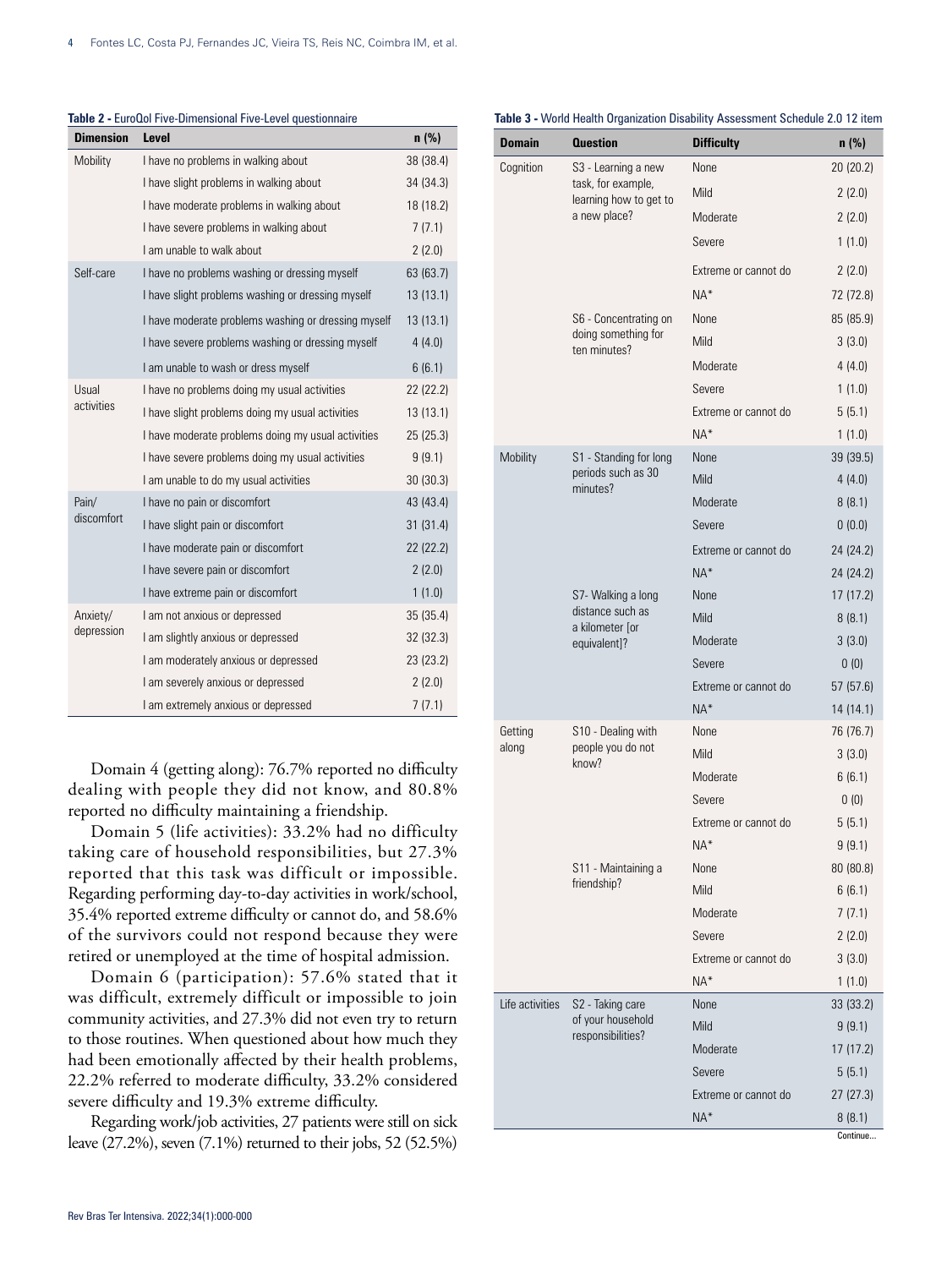| .Continuation    |                                                                                                                                                                                            |                      |           |  |  |
|------------------|--------------------------------------------------------------------------------------------------------------------------------------------------------------------------------------------|----------------------|-----------|--|--|
| <b>Domain</b>    | <b>Question</b>                                                                                                                                                                            | <b>Difficulty</b>    | $n$ (%)   |  |  |
| I ife activities | S12 - Your day-to-day<br>work/school?                                                                                                                                                      | <b>None</b>          | 3(3.3)    |  |  |
|                  |                                                                                                                                                                                            | Mild                 | 0(0)      |  |  |
|                  |                                                                                                                                                                                            | Moderate             | 3         |  |  |
|                  |                                                                                                                                                                                            | Severe               | 0(0)      |  |  |
|                  |                                                                                                                                                                                            | Extreme or cannot do | 35(35.4)  |  |  |
|                  |                                                                                                                                                                                            | $NA*$                | 58 (58.6) |  |  |
| Participation    | S4 - How much of a<br>problem did you have<br>joining in community<br>activities (for example,<br>festivities, religious or<br>other activities) in the<br>same way as anyone<br>else can? | <b>None</b>          | 13(13.1)  |  |  |
|                  |                                                                                                                                                                                            | Mild                 | 1(1.0)    |  |  |
|                  |                                                                                                                                                                                            | Moderate             | 1(1.0)    |  |  |
|                  |                                                                                                                                                                                            | Severe               | 0(0)      |  |  |
|                  |                                                                                                                                                                                            | Extreme or cannot do | 57(57.6)  |  |  |
|                  |                                                                                                                                                                                            | $NA*$                | 27(27.3)  |  |  |
|                  | S5 - How much have<br>you been emotionally<br>affected by your health<br>problems?                                                                                                         | None                 | 11(11.2)  |  |  |
|                  |                                                                                                                                                                                            | Mild                 | 13(13.1)  |  |  |
|                  |                                                                                                                                                                                            | Moderate             | 22 (22.2) |  |  |
|                  |                                                                                                                                                                                            | Severe               | 33 (33.2) |  |  |
|                  |                                                                                                                                                                                            | Extreme or cannot do | 19 (19.3) |  |  |
|                  |                                                                                                                                                                                            | $NA*$                | 1(1.0)    |  |  |

\*NA - not applicable, indicating no obvious limitations that would make the attempt of the activity impossible, but the task was not actually tried.

were retired before admission to the hospital, nine (9.1%) patients were unemployed before admission to the hospital and still in the same condition, and four (4.1%) patients lost their jobs or were suspended after hospitalization.

# **DISCUSSION**

One month after hospital discharge after critical COVID-19 leading to admission in intensive care for more than 24 hours, most patients had obstacles that substantially affected their quality of life.

The EQ-5D VAS had a final average rating of 65% on a scale from zero to one hundred, and this information could be used as a quantitative measure of health outcomes, as judged by the individual respondents.<sup>(11)</sup> The most affected dimension in HRQoL was "usual activities", which include everyday activities, such as return to work or school or engaging in household tasks and leisure habits. Of the patients, 25% reported moderate, severe or extreme pain or discomfort, and 32.3% reported moderate, severe or extreme anxiety or depression. Carenzo et al.<sup>(15)</sup> assessed critical COVID-19 survivors 2 months after discharge using the same tool in HRQoL (EQ-5D-5L). Their results were similar to ours, except in the "usual activities" dimension, in which they found a lower percentage of patients with significant handicap.

The health and disability assessment using 12 items WHODAS 2.0 showed that patients had significant problems regarding the following areas: mobility – most not being able to walk for one kilometer and a quarter not being able to stand for half an hour; life activities – less than a half had no difficulties performing household tasks, and only 6% had returned without extreme difficulties in their work/school activities; participation –most could not join community activities and were significantly emotionally affected by their health problems.

No clear consistency was found between the results obtained using each of the two tools. Assessment using 12 items WHODAS 2.0 suggests more severe sequelae than those based on EQ-5D-5L. The reason may be that, as stated by Üstün et al., 12 items WHODAS 2.0 asks what a person "does" in a particular domain, while WHOQOL asks what the person "feels" in that domain".<sup>(12)</sup> Therefore, survivors stated that they felt better than the disability results using specific and practical questions. According to some publications,<sup>(16)</sup> real quality of life is usually more consistent with the disability assessment, which patients tend to understate. The patients recognized that they were extremely ill very recently and survived, and that they and their families were prepared for even worse health conditions. Thus, their perception of the actual health state leads to higher classifications of quality of life. Based on the above findings, we recommend the application of both instruments for a complete assessment of the patient´s status.

However, both questionnaires have a pandemic context that influenced participation in activities outside the house and socialization with large groups of people. Therefore, the significant contextual impact on the results obtained must be recognized and stressed. This context makes early identification of PICS among critical COVID-19 survivors even more important, allowing the definition of a care pathway for physical and social rehabilitation.(5) We recognize that 1 month after hospital discharge is too early to actually perceive the sustained impact of critical COVID-19 on the quality of life and disability of the patients. However, this period is likely ideal to identify the main sequelae and define a personalized strategy that could decrease their impact and accelerate rehabilitation and family and social reinsertion. Therefore, what could be valued as a limitation of our study is also, in our opinion, its main strength and originality.

The survivors reported feeling better than the health and disability evaluation results showed, indicating that the self-perception of quality of life is higher than what objective evaluation metrics show. The reason may be due to their expectations. The phone consultations revealed that survivors and their families were prepared for a worse